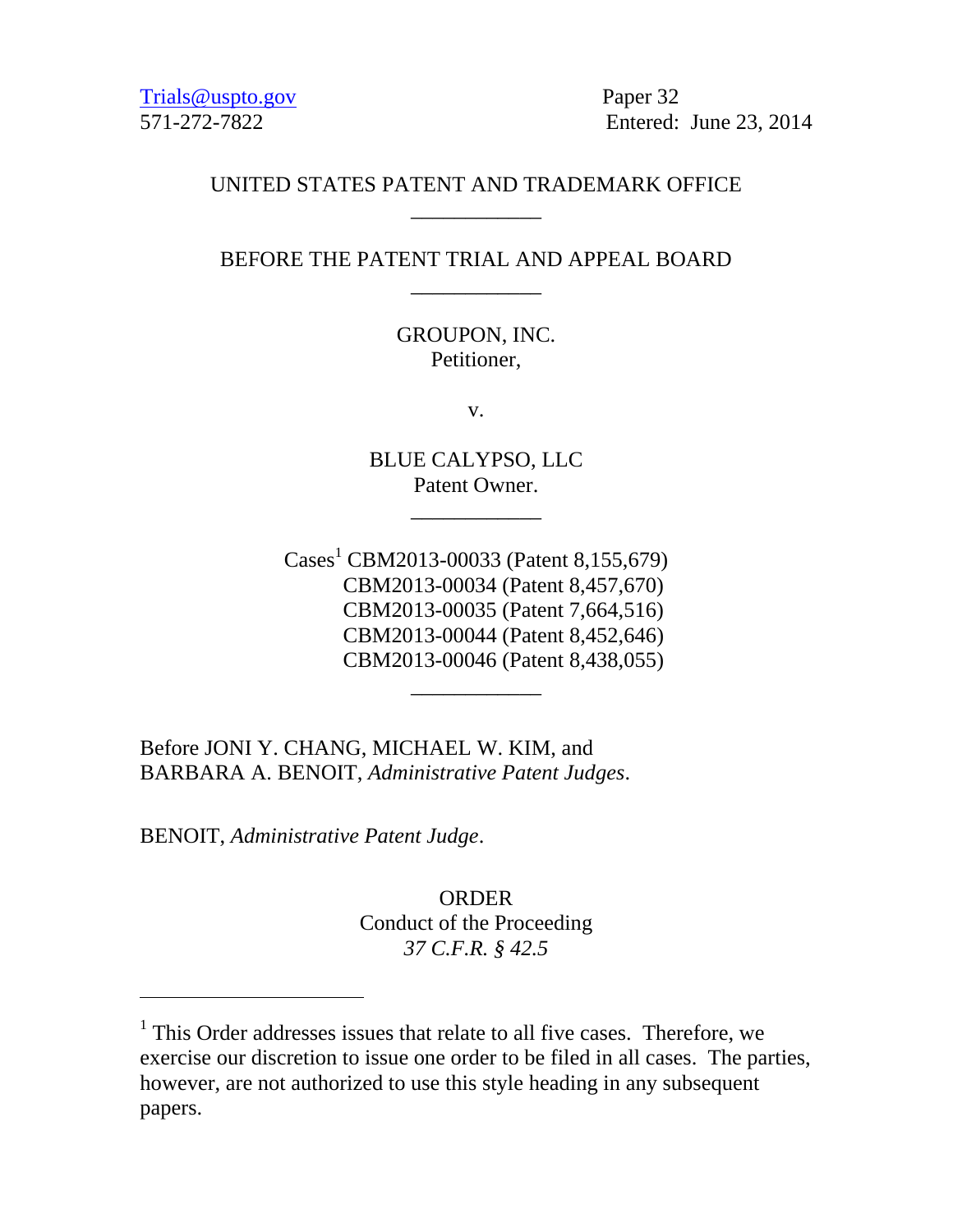On June 19, 2014, a telephone conference call was held between respective counsel for the parties, and Judges Chang, Kim, and Benoit for the above-identified proceedings.<sup>2</sup> Patent Owner initiated the conference call to seek guidance concerning: (1) Patent Owner's contentions that Petitioner's reply contains improper arguments and evidence and (2) entering, into the record, certificates of correction that issued for patents under review in CBM2013-00033, -034, -044, and -046.

### *1. Patent Owner Contentions Regarding Petitioner's Reply*

On June 2, 2014, Petitioner filed a Reply (Paper 25) to Patent Owner's Response (Paper 18). "A reply may only respond to arguments raised in the corresponding . . . patent owner response." 37 C.F.R. 42.23(b); *see also*  Office Patent Trial Practice Guide, 77 Fed. Reg. 48,756, 48,767 (Aug. 14, 2012). As the Board explained during the conference call, the issue of whether a reply contains arguments or evidence that is outside the scope of a proper reply is left to the determination of the Board.

Patent Owner raised four allegations that Petitioner's Reply exceeds the proper scope of reply by presenting new arguments and evidence. First, Patent Owner contended that Petitioner raised a new argument that Patent Owner tacitly conceded presence in the prior art of numerous claim limitations by cancelling claims 1-3 and 10-13 of U.S. Patent 8,452,646

l

 $2^2$  For the purpose of clarity and expediency, we treat CBM2013-00035 as representative, and all citations are to CBM2013-00035 unless otherwise noted.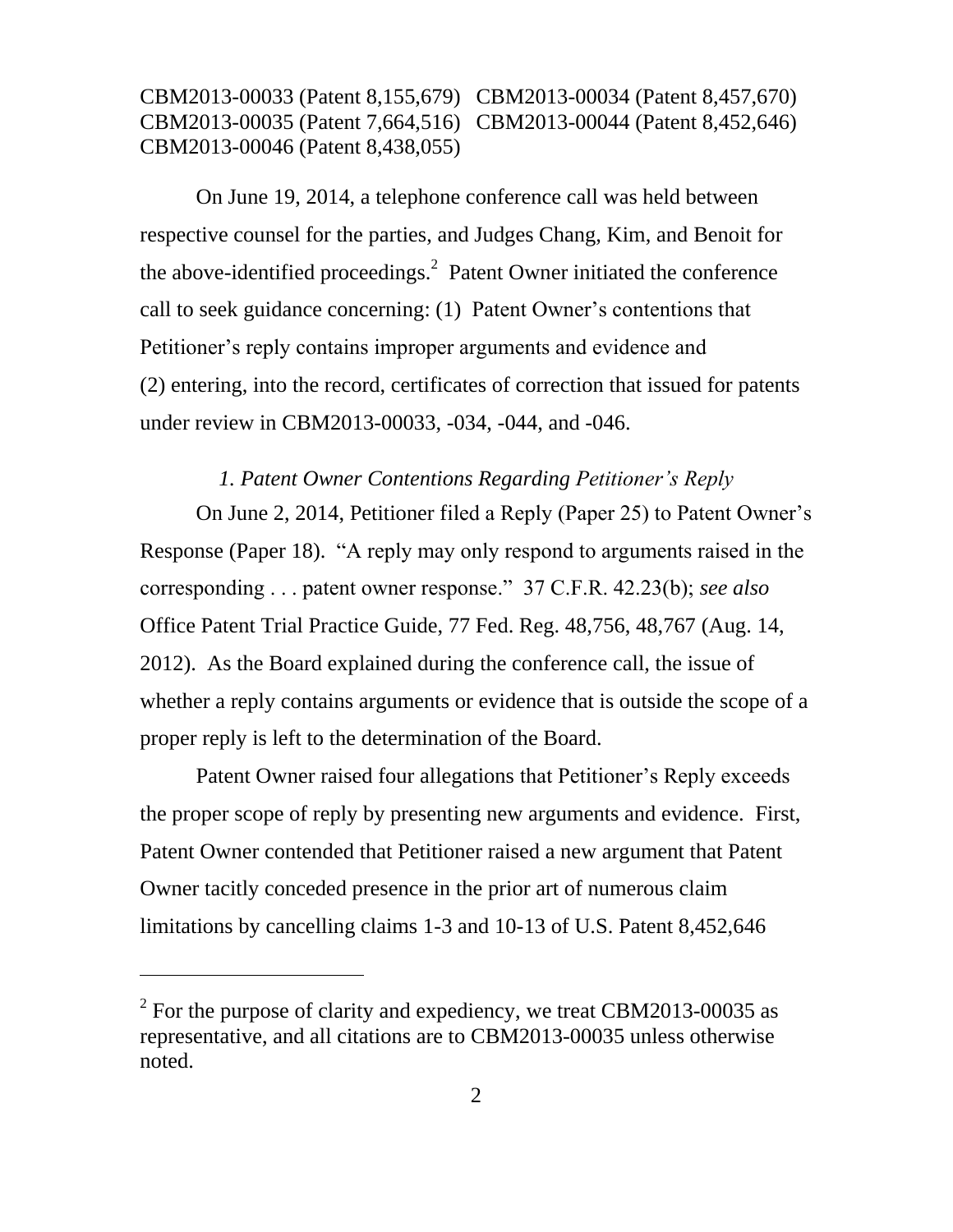under review in CBM2013-00044. In response, Petitioner contended that its argument could not have been presented earlier because the request to cancel the claims occurred on March 25, 2014 when Patent Owner filed its Motion to Amend (CBM2013-00044, Paper 18). We agree with Patent Owner; however, the Board's rules are unambiguous—a reply may only respond to arguments raised in the Patent Owner's Response. *See* 37 C.F.R. § 42.23(b).

It is undisputed that Petitioner's argument concerning Patent Owner's cancellation of claims is not responsive to any argument raised in Patent Owner's Response. During the conference call, the Board determined that Petitioner's argument was outside the proper scope of its reply and, therefore, the argument concerning the cancellation of claims would not be considered.

Second, Patent Owner contended that Petitioner raised a new ground of unpatentability that was not asserted in the Petition or instituted for trial, and that Petitioner submitted new evidence related to that new ground. Specifically, Patent Owner contended that Petitioner argued a ground of unpatentability that was not asserted in the Petition or instituted for trial namely, that the challenged claims would have been obviousness over Paul<sup>3</sup> alone. *See* Paper 25 (Reply Brief), 11-12 (". . .it would be obvious to modify the refer-a-friend method with the advertising method to send targeted referral emails."). In response, Petitioner indicated that it responded

l

 $3$  U.S. Patent Application Publication 2002/0169835 A1 (Ex. 1007) (hereinafter "Paul").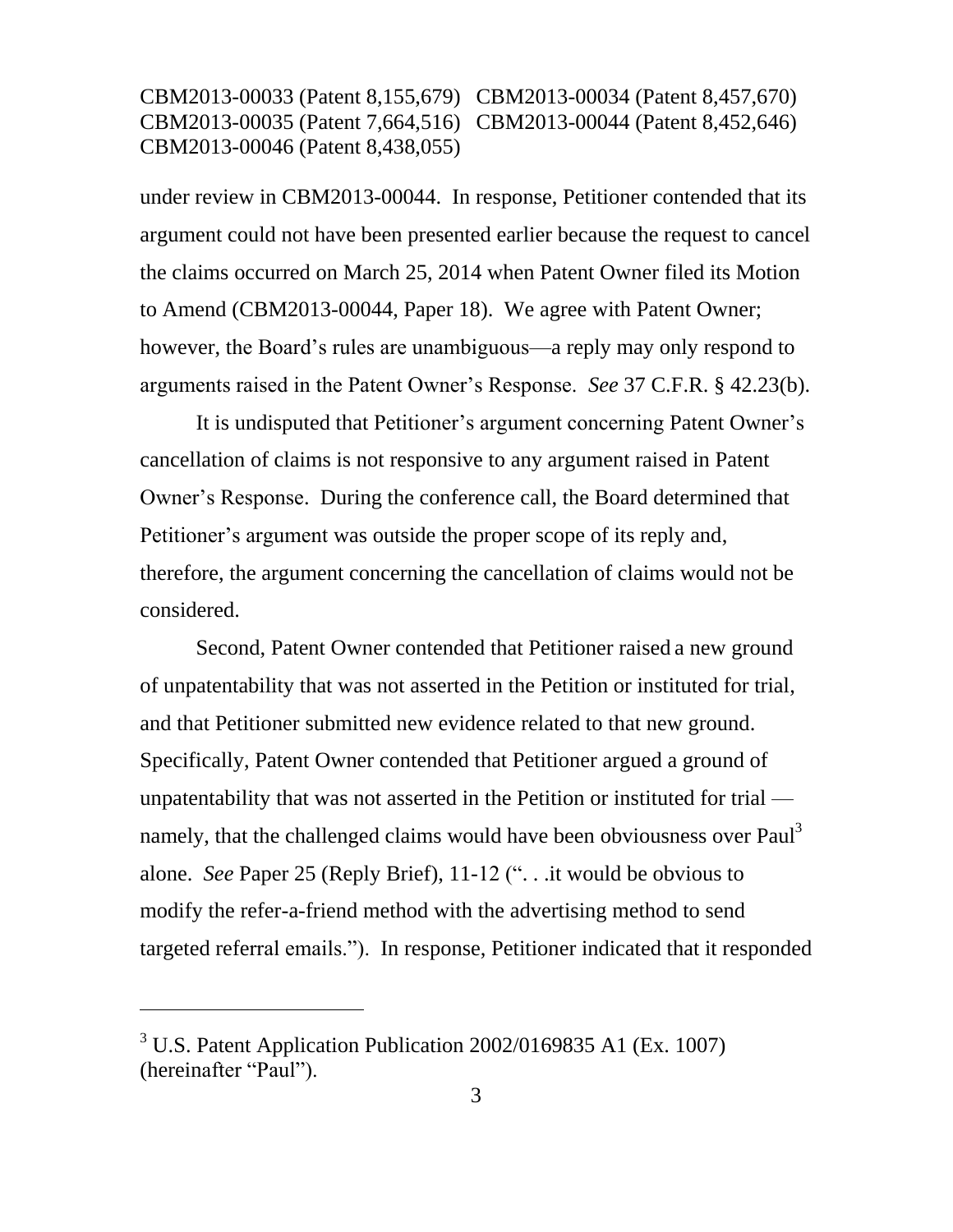only to Patent Owner's arguments that Paul teaches away from claimed features, which were raised in the context of Patent Owner's position in its response that Paul does not anticipate challenged claims.

The covered business method patent review was instituted on certain challenged claims as anticipated by Paul. *See* Paper 11 (Decision Institution of Covered Business Method Patent), 33. During the conference call, the Board determined that it would not enter a new ground of unpatentability under 35 U.S.C. § 103 over Paul alone. The Board, however, will consider arguments regarding Paul's anticipation under 35 U.S.C. § 102 and regarding whether certain challenged claims would have been obvious over Paul in combination with another reference, grounds on which the covered business method patent review was instituted. *See, e.g.,* Paper 11, 34 (instituting claims 1-27 and 29 under 35 U.S.C.  $\S$  103 over Ratsimor<sup>4</sup> and Paul).

Third, Patent Owner contended that Petitioner presented new arguments and evidence trying to support a printed publication date of November 2005 for Ratsimor under § 102(b). *See, e.g.*, CBM2013-00033, Paper 30, 5-6 ("It is undisputed that Ratsimor was publicly available on the Internet no later than November 2005, the last updated date for Ratsimor's publication list."). In response, Petitioner indicated that it was addressing Patent Owner's contention that Ratsimor was not prior art. Patent Owner

l

<sup>&</sup>lt;sup>4</sup> Ratsimor, Olga, et al., Technical Report TR-CS-03-27 "Intelligent Ad Hoc Marketing Within Hotspot Networks," published November 2003 (Ex. 1006) (hereinafter "Ratsimor").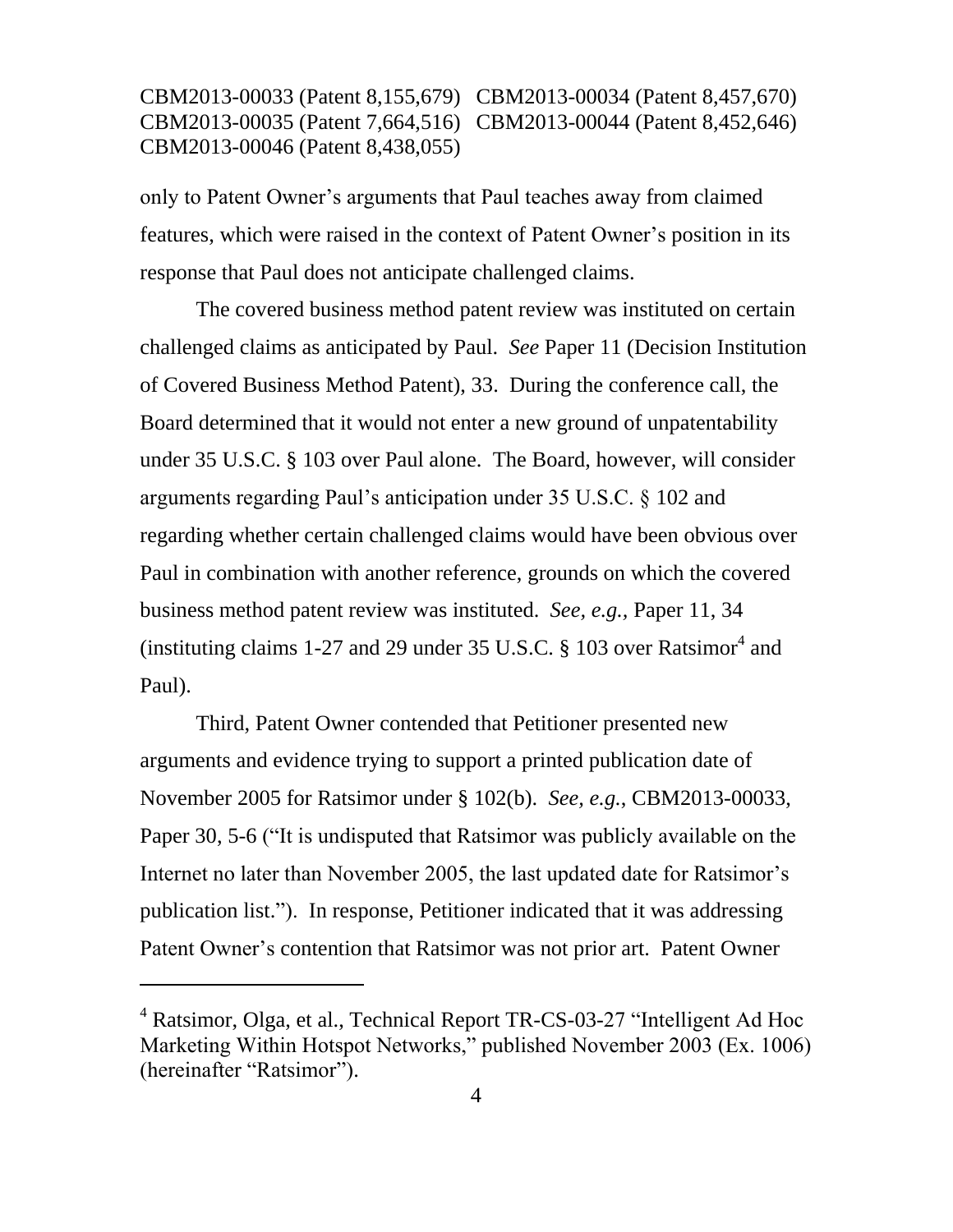further contended that it had not had the opportunity to (1) respond to Petitioner's November 2005 date evidence, and (2) present arguments contesting Patent Owner's contentions that in November 2005 Ratsimor was publicly available.

The Board will determine whether Petitioner's arguments and evidence concerning Ratsimor's public availability in November 2005 are outside the scope of a proper reply when the Board reviews all of the parties' briefs and prepares the final written decision.

Fourth, Patent Owner contended that Petitioner argued a new construction for the terms "endorsement tag" and "token" and submitted new testimony from Dr. Joshi in that regard. *See, e.g.,* CBM2013-00035, Reply Brief, at 14-15. In response, Petitioner maintained that it was addressing Patent Owner's expert testimony regarding the construction such that its reply was proper.

Here, too, the Board will determine whether Petitioner's arguments and evidence concerning construction for the terms "endorsement tag" and "token" are outside the scope of a proper reply when the Board reviews all of the parties' briefs and prepares the final written decision.

Accordingly, the Board will take under consideration the allegations regarding a November 2005 date for Ratsimor and construction of the terms "endorsement tag" and "token" and will make a determination in due course regarding these alleged violations with respect to Petitioner's reply. If there were improper arguments and/or evidence presented in Petitioner's reply, the Board will not consider such arguments and/or evidence. The Patent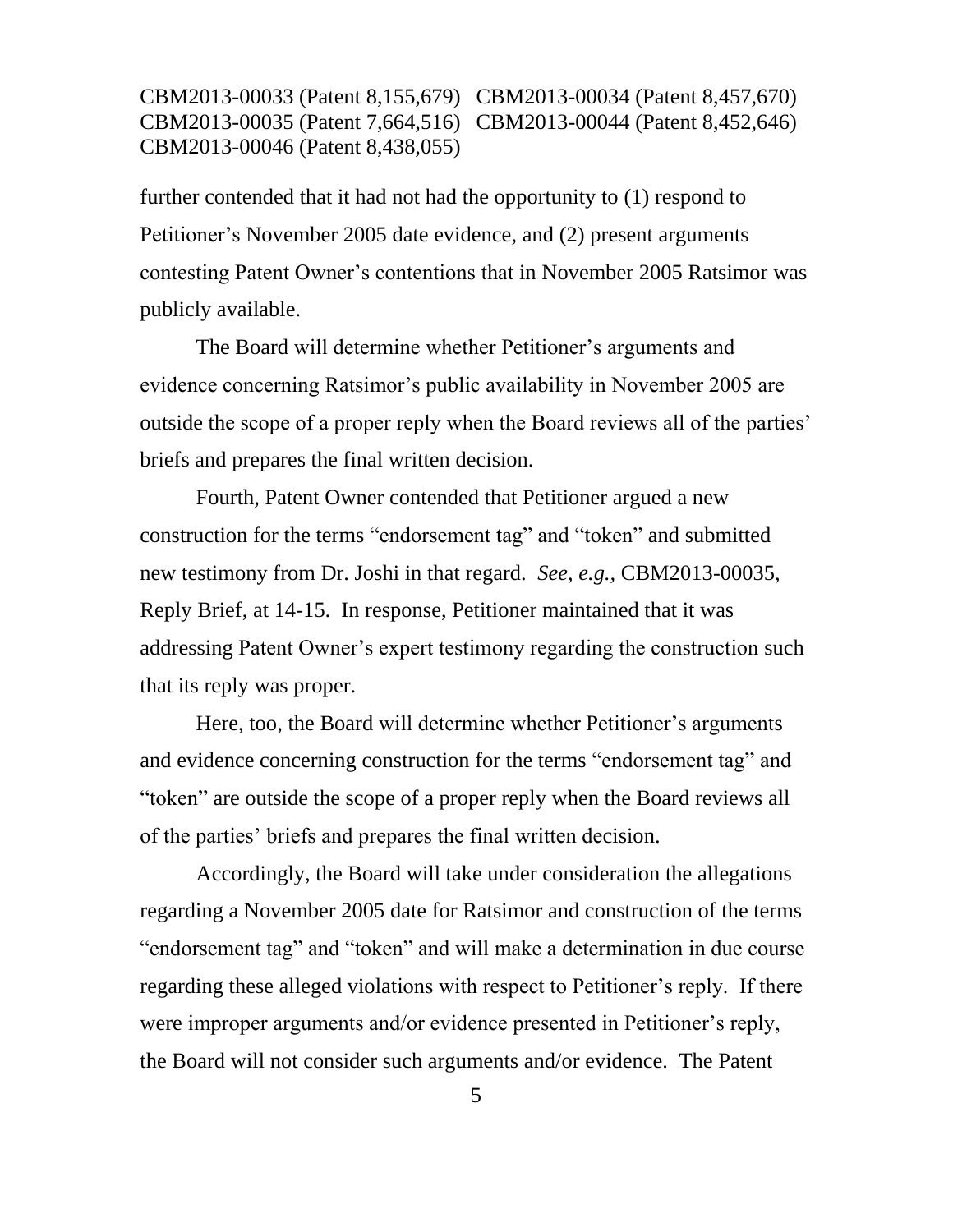Owner is not authorized to file a motion to strike. The Patent Owner is reminded that a motion to exclude evidence is not a proper mechanism to present arguments that a reply impermissibly contains new arguments.

### *2. Certificates of Correction*

Patent Owner indicated that three certificates of correction issued, after its response was due, in April to U.S. Patents 8,457,670; 8,452,646; and 8,438,055, which are under review in CBM2013-00034, CBM2013- 00044, and CBM2014-00046, respectively. Patent Owner also noted that a certificate of correction issued on February 18, 2014 to

U.S. Patent 8,155,679, which is under review in CBM2013-00033, and that counsel of record for Patent Owner did not become aware of this certificate of correction until after the Patent Owner Response was filed. All of the certificates of correction relate to priority claims of the patent for which the certificate issued.

Petitioner did not object to the certificates of correction being entered in these cases. As determined by the Board during the conference call, Patent Owner may file the certificates of correction as exhibits in the cases in which the patent is under review. If a certificate of correction is filed, Patent Owner must file the certificate of correction as an exhibit only and may not present any substantive arguments regarding the certificate when filing the exhibit.

6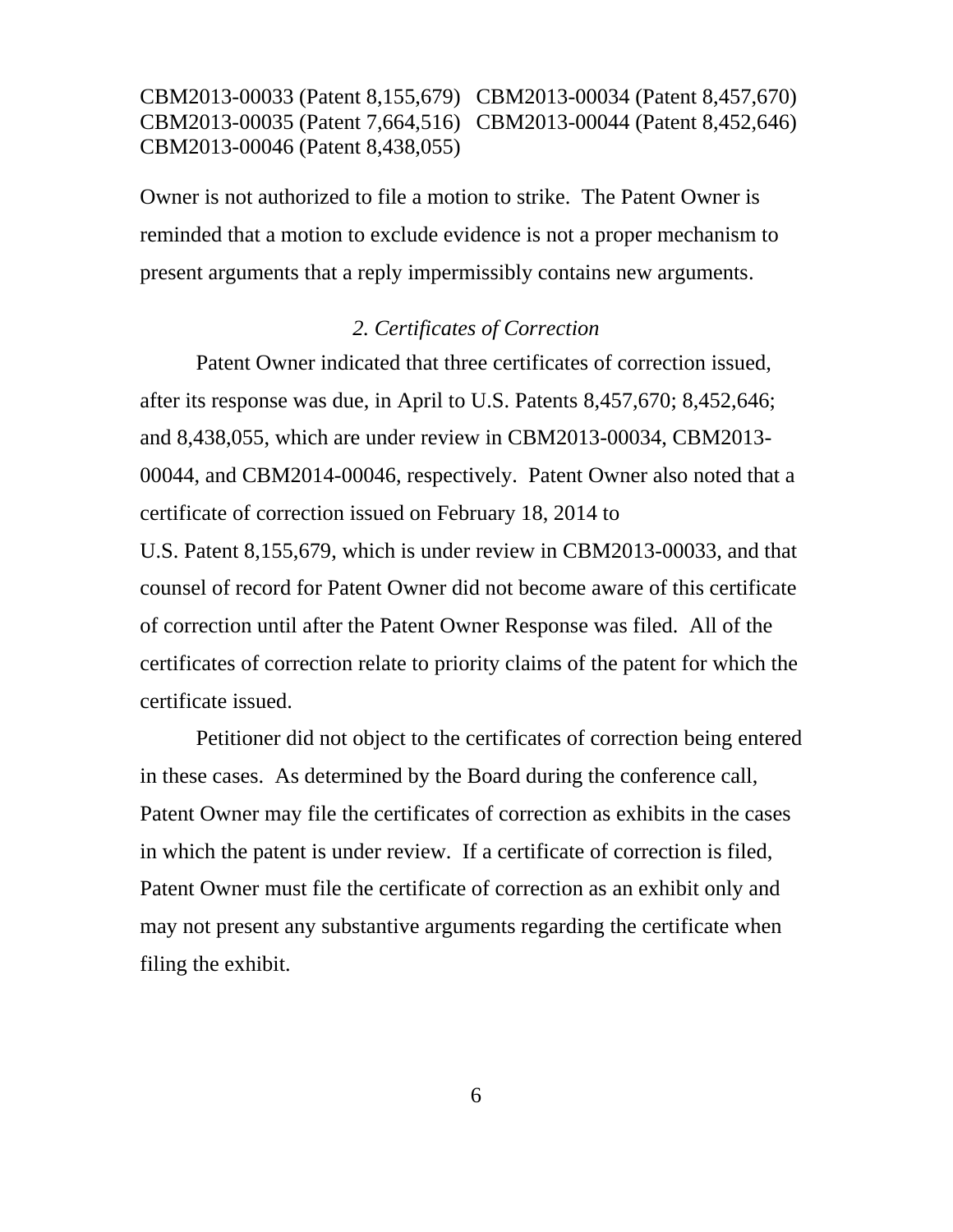#### *ORDER*

It is

ORDERED that Petitioner's argument concerning Patent Owner's cancellation of claims is outside the proper scope of its reply;

FURTHER ORDERED any argument of Petitioner that a challenged claim is unpatentable under 35 U.S.C. § 103 over Paul alone is outside the proper scope of its reply; and

FURTHER ORDERED that Patent Owner may file, as an exhibit only, with a cover page, the certificate of corrections issued for U.S. Patents 8,155,679; 8,457,670; 8,452,646; 8,438,055 in the appropriate proceeding.